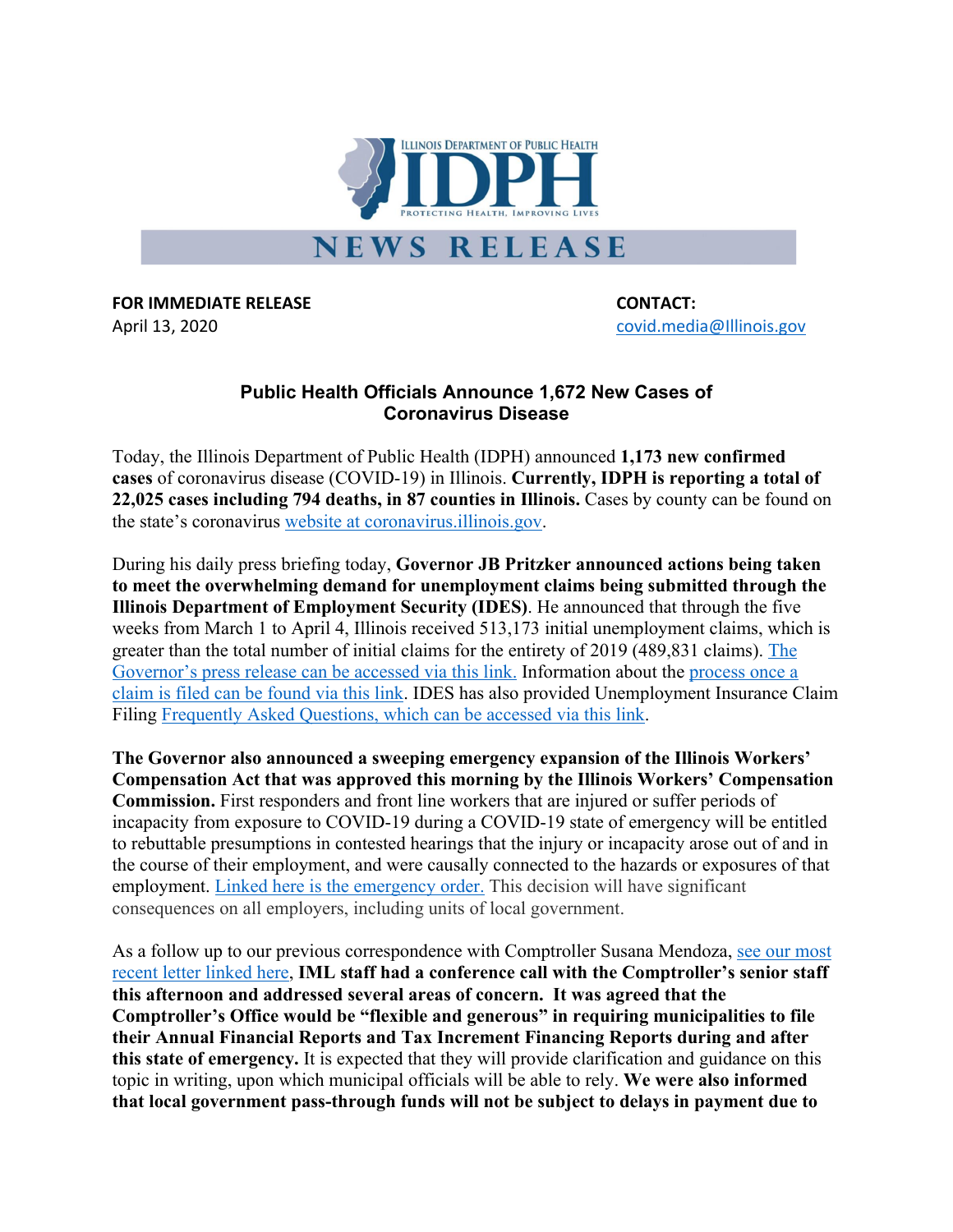**any possible rules implemented by the Comptroller's Office in the event of limited cash flow at the state level.** The Comptroller's Office will process all local government payments as they are presented by the various state agencies responsible for the actual payment transfers. We appreciate the understanding and cooperation on these and other issues that were raised by IML during the positive discussion.

While the Illinois General Assembly is not holding its regularly scheduled session, **both the House of Representatives and the Senate have announced working groups that will meet virtually to address issues needing action this spring.** It is unclear when either chamber will reconvene in person, although it is certain that will not be until after the Governor's Stay at Home Order has been lifted. In the meanwhile and to the best of our current understanding, the working groups will be discussing issues informally and gathering information to submit through the normal committee process upon their return. This will theoretically allow for faster action in committees and subsequent consideration by the full House and Senate once they return to the Capitol. **The Illinois Municipal League (IML) has offered its assistance to each of the working groups and we have shared municipal issues and requests with all members of the General Assembly, in a letter available via this link.**

**The Governor's Office is continually updating their COVID-19 resources. Linked here is the most recent edition of their Daily COVID-19 FAQs.** To assist their efforts, the Governor's Office is collecting and responding to questions regarding the state's response to the COVID-19 outbreak. They have created an email address, Gov.COVID19stakeholder@illinois.gov, where citizens may send questions, comments and recommendations**.** The Governor's staff compiles all inquiries and responds with answers. Linked here is the Daily COVID-19 FAQ's from over the weekend, which is also posted on our COVID-19 website: Governor's Office Daily COVID-19 Frequently Asked Questions (April 10, 2020).

**The Illinois Department of Public Health (IDPH) recently announced a new text message program, allowing people to text "COVID" to 312-500-3836, in order to register to receive current information and updates about COVID-19.** The Department also has a telephone hotline to take health questions about COVID-19; residents may call the hotline at 800-889-3931 or email questions to:  $dph.sick@illinois.gov$ . Be reminded that individuals and businesses are also encouraged to make donations of personal protective equipment (PPE). If you are able to make PPE donations, please contact IDPH by email at: PPE donations@illinois.gov.

**As a reminder, Governor Pritzker's office is holding conference calls twice a week** with federal, state and local officials regarding their efforts to prevent the spread of COVID-19. **These calls will be held on Tuesdays and Fridays from 4:00 p.m. to 5:00 p.m.** The call-in information for the **Tuesday, April 14, 4:00 p.m.** conference call is below:

- Phone Number: (312) 535-8110
- Access Code: 288 360 973 #

IML is posting all of this information and more on our COVID-19 resources page available at iml.org/covid.